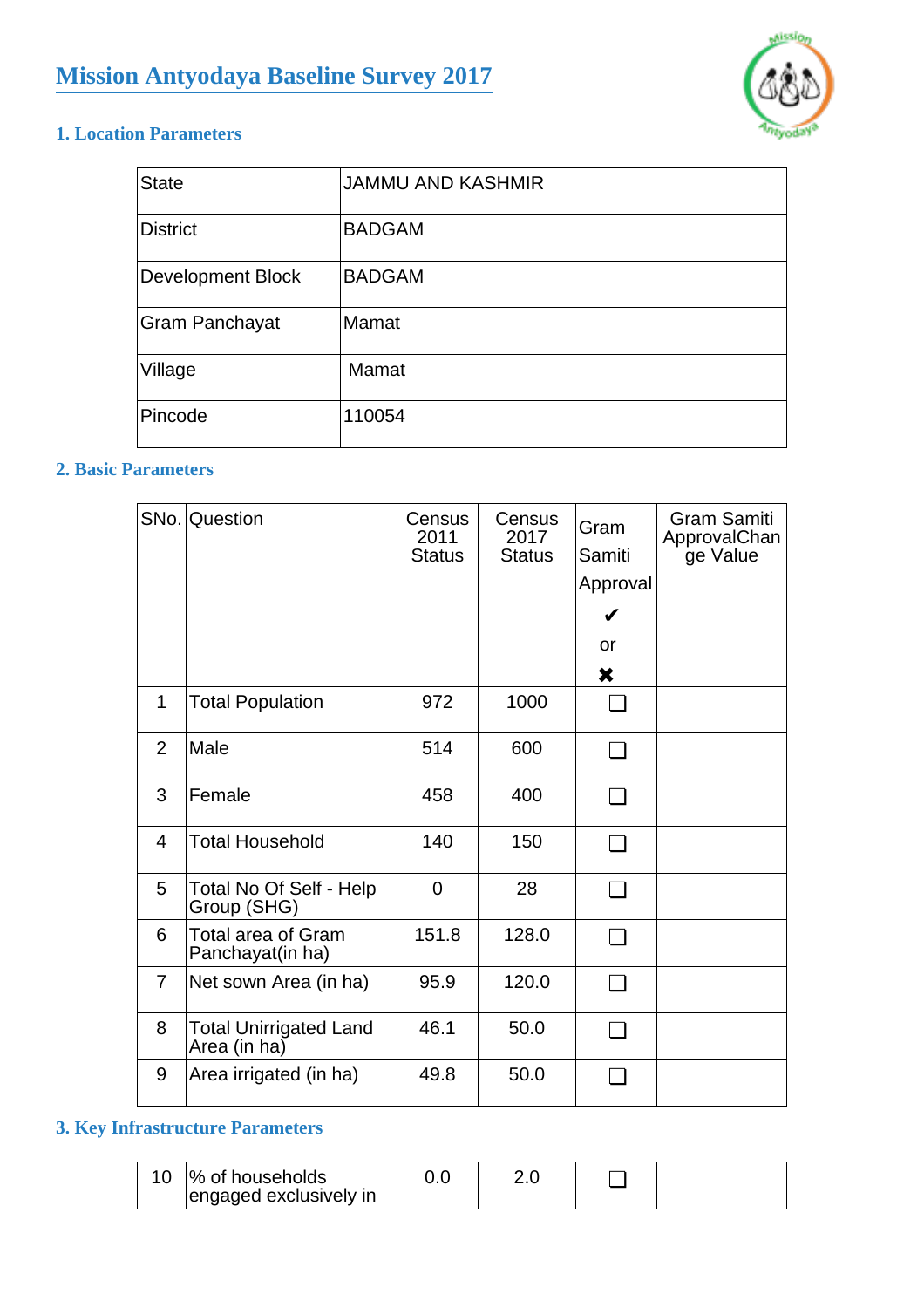| 11 | % of households<br>engaged exclusively in                | 0.0                            | 25.0                                    |        |  |
|----|----------------------------------------------------------|--------------------------------|-----------------------------------------|--------|--|
| 12 | Availability of banks                                    |                                | Yes                                     | ❏      |  |
| 13 | <b>Availability Of</b><br>bank/Business                  |                                | Yes                                     | $\Box$ |  |
| 14 | <b>Availability of ATM</b>                               | <b>No</b>                      | No - (5-10<br>Kms)                      | ❏      |  |
| 15 | Whether the village is<br>connected to All weather       | Yes                            | Yes                                     | ❏      |  |
| 16 | Whether village has an<br>internal cc/ brick road        | <b>No</b>                      | Yes                                     | ❏      |  |
| 17 | <b>Availability of Public</b><br>Transport               | <b>Bus</b>                     | Auto                                    | ❏      |  |
| 18 | Availability of Internet<br>Café/Common Service          | <b>No</b>                      | Yes                                     | ❏      |  |
| 19 | Availability of electricity<br>for domestic use (in Hrs) | $>12$ hrs                      | $>12$ hrs                               | ❏      |  |
| 20 | <b>Availability of Public</b><br><b>Distribution</b>     | Yes                            | Yes                                     | ❏      |  |
| 21 | Availability of markets                                  | <b>None</b>                    | Weekly<br>Haat                          | ❏      |  |
| 22 | Availability of Piped tap<br>water                       | <b>None</b>                    | 50 to<br>100%<br>habitations<br>covered | ┓      |  |
| 23 | <b>Availability of Telephone</b><br><b>Services</b>      | <b>None</b>                    | <b>Both</b>                             | ❏      |  |
| 24 | Total no of household<br>using clean energy              | $\overline{0}$                 | 25                                      | ப      |  |
| 25 | No of household with<br>kuccha wall and kuccha           | 0                              | 10                                      |        |  |
| 26 | Availability of Post office<br>/ Sub-Post office         | <b>No</b>                      | Yes                                     | ப      |  |
| 27 | <b>Availability of School</b>                            | High<br>School                 | Senior<br>Secondary<br>School           | ❏      |  |
| 28 | Availability of Vocational<br>Educational                | No.                            | Yes                                     | ப      |  |
| 29 | <b>Availability of Sub centre</b><br>/ PHC/ CHC          | <b>None</b>                    | Sub<br>Centre                           | ப      |  |
| 30 | <b>Availability Of Veterinary</b><br>Hospital/Clinic     | <b>No</b>                      | Yes                                     | ⊔      |  |
| 31 | Availability of drainage<br>facilities                   | Open<br>Kuccha<br>Drainag<br>е | Open<br>Pucca<br>Drainage<br>Uncovered  | ❏      |  |

# **4. Economic development and livelihoods**

| 32 Soil Testing centre | Nο | Yes |  |
|------------------------|----|-----|--|
|                        |    |     |  |